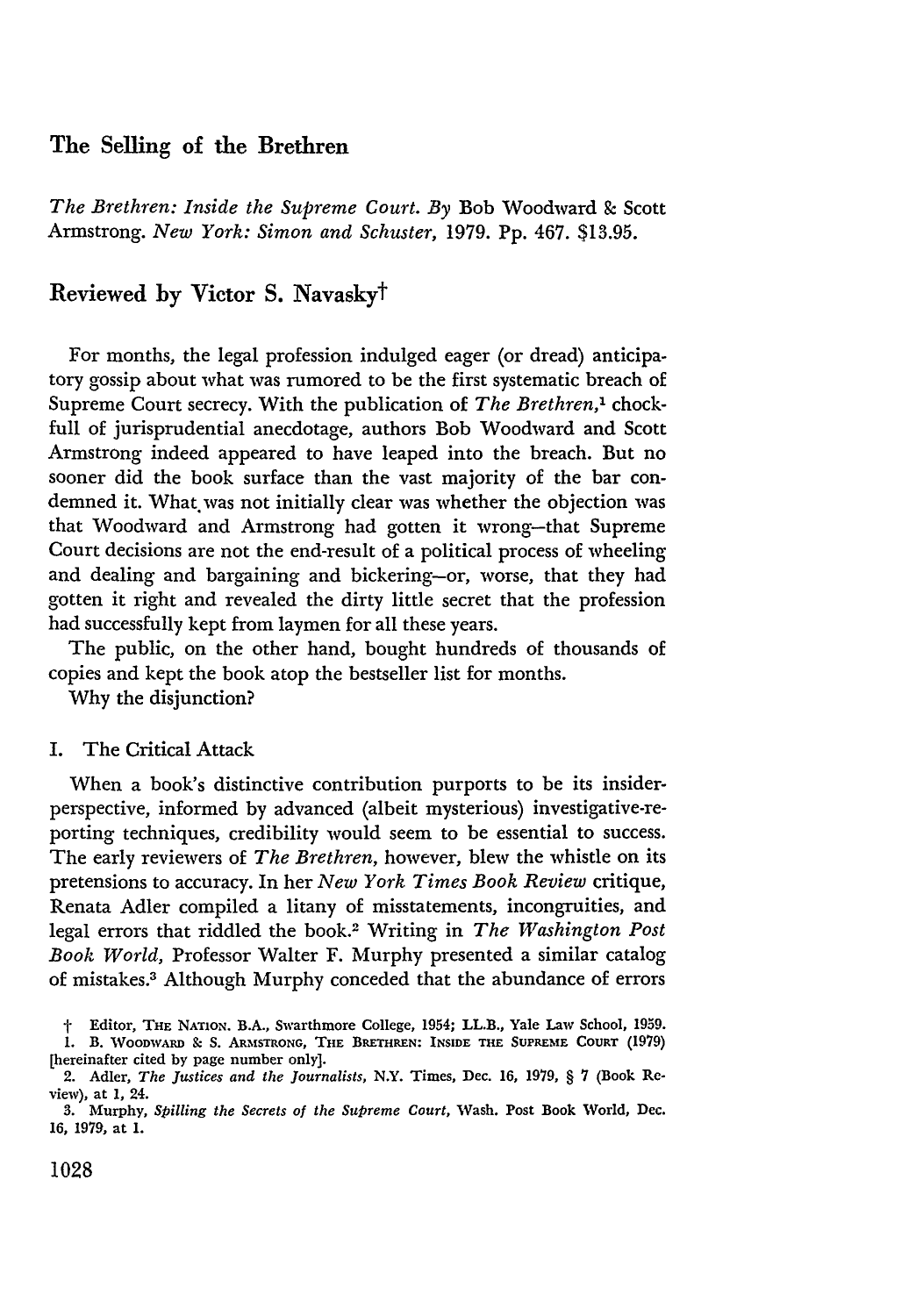does not undermine the authors' central theses (that is, the villainy of the Chief Justice, the location of power at the Court's center, and the importance of decisional negotiation),<sup>4</sup> he observed that the errors "cast some doubt" upon the reliability of unverifiable assertions.<sup>5</sup>

**A** particularly severe critique came from *New York Times* columnist Anthony Lewis, who did some investigative reporting of his own.<sup>6</sup> Lewis focused on the most shocking-if true-revelation in *The Brethren:* that Justice Brennan voted to affirm the murder conviction of "Slick" Moore7 in order to curry the favor of Justice Blackmun in other pending cases.8 In other words, the authors in effect charge that Justice Brennan was willing to trade a man's constitutional rights for the good will of a fellow Justice.

On the surface, the accusation seems credible. "Marshall needed only one more [vote] to take away Blackmun's majority. His friend Brennan would surely provide the fifth vote. Brennan, after all, was the author of a landmark 1963 decision *(Brady v. Maryland)* that required prosecutors to turn over all exculpatory evidence to the defense."<sup>9</sup>

After noting several critical errors in those portions of the account that involved public information,<sup>10</sup> Lewis sought to discover or discredit the authors' anonymous source. The passage in question purported to rely upon a conversation between Justice Brennan and an anonymous law clerk of his.'1 Lewis identified that clerk as Paul Hoeber, now Acting Professor of Law at the University of California at Berkeley.<sup>12</sup>

Hoeber categorically denied that he or Justice Brennan had made the remarks attributed to them by Woodward and Armstrong. According to Lewis, Hoeber contacted the three other Brennan clerks from the 1971 Term; all agreed that they had had no such conversation with

- 7. Moore v. Illinois, 408 U.S. **786** (1972) (opinion of Blackmun, J.).
- **8.** P. **225.**
- **9.** *Id.* (citing Brady v. Maryland, **373 U.S. 83 (1963)).**

**10.** Lewis noted that Justice Douglas, not Justice Brennan, had written the *Brady* opinion. Lewis, *supra* note **6,** at **3.** Moreover, contrary to Woodward and Armstrong's assertion, *Brady* had not required the prosecutor to turn over *all* exculpatory evidence to the defendant; rather, the Court had held that "'[t]he suppression **by** the prosecution of evidence **. . .** is material either to guilt or to punishment.'" *Id.* (quoting Brady v. Maryland, **373 U.S.** at **87).** The issues in the *Moore* case "were precisely whether there had been an adequate defense 'request' for certain evidence and whether the evidence was 'material'-whether, that is, it would have made any difference. The two Supreme Court opinions [Blackmun's and Marshall's] differed on the facts of the latter question." *Id.*

**11.** P. **225.**

12. Lewis, *supra* note **6,** at **3.**

<sup>4.</sup> *Id.* at **10.**

**<sup>5.</sup>** *Id.* at **11.**

**<sup>6.</sup>** Lewis, *Supreme Court Confidential,* N.Y. **REv. OF** BooKs, **Feb. 7,** 1980, at **3.**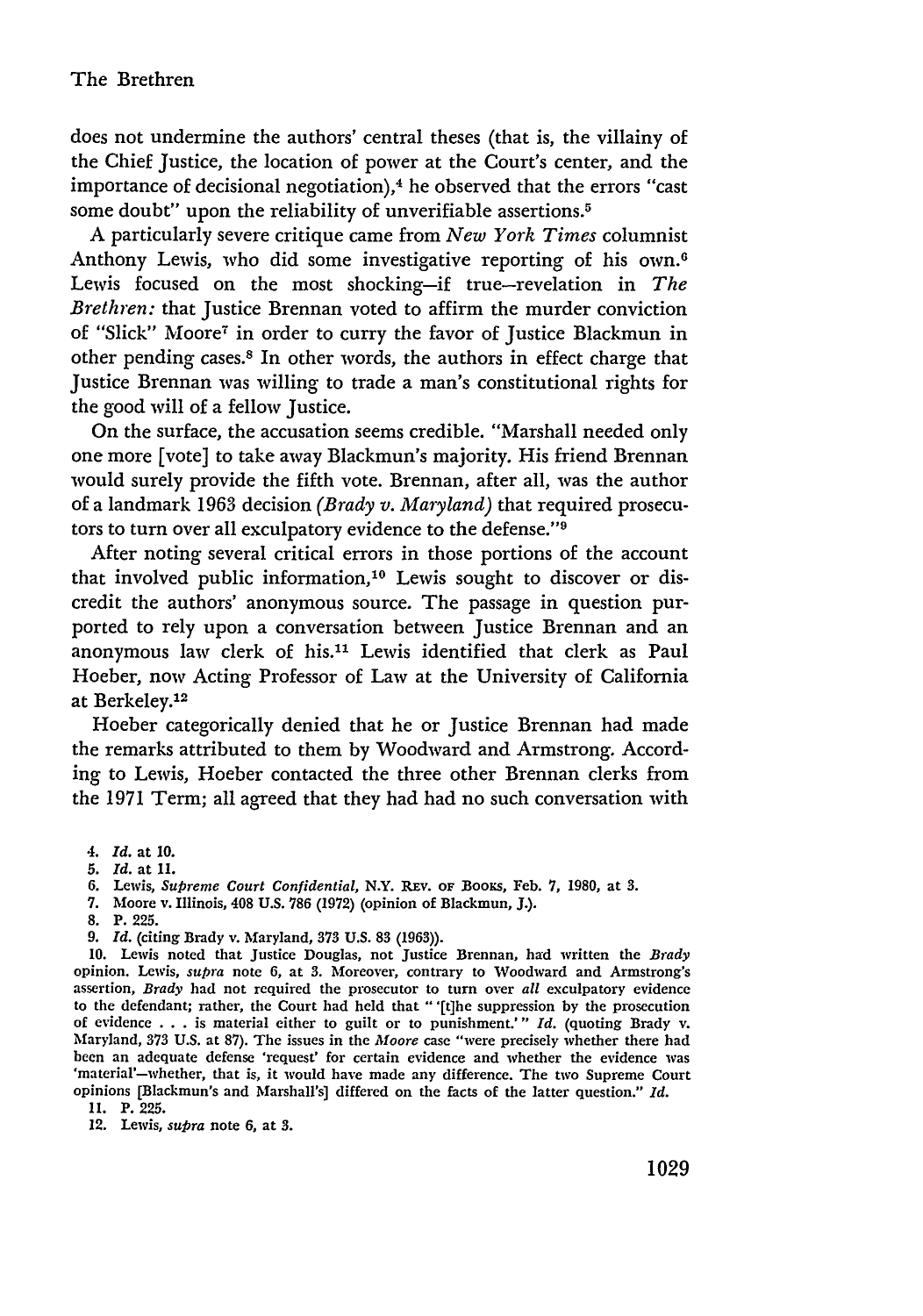the Justice. The Brennan clerks then contacted twenty-nine of the remaining thirty clerks of that Term; none confirmed the report, and none knew of any clerk "shocked" or "shaken" **by** Brennan's attitude in the case. Hoeber contended, moreover, that Woodward and Armstrong exaggerated the importance attributed to *Moore;* it was decided on the frantic last day of the Term, along with a number of momentous opinions, among which *Moore* was a "pebble on the beach."'<sup>13</sup>

Lewis's research, of course, is no more conclusive than Woodward and Armstrong's unsupported assertion. Any clerk disloyal enough to breach Justice Brennan's confidence in the first place presumably would be devious enough to lie to his fellow clerks or to Lewis in the second place. Justice Brennan, moreover, has not commented publicly. Finally, the fact that several "more important" cases were handed down along with *Moore* cuts both ways: if neither Justice Brennan nor his clerks was focusing on *Moore,* then perhaps, as Woodward and Armstrong claim, the Justice used that "pebble" to construct a sturdier alliance on other matters. **My** own guess is that the Blackmun factor was one among many variables that Justice Brennan took into account, consciously or unconsciously, in determining Slick Moore's fate.

Lewis's essay is important, not for the accuracy of its account, but because it represents another instance of a legal sophisticate, in a prestigious forum, undermining quite spectacularly the accuracy of a Woodward and Armstrong account. Presumably critiques such as Adler's, Murphy's, and Lewis's have a multiplier effect: if the verifiable portions of *The Brethren* are so vulnerable, how can we trust the vast majority of the accounts, which are unverifiable?

Critics have faulted *The Brethren* for more than just inaccuracy. On occasion, Woodward and Armstrong invade privacy in ways unrelated to any legitimate literary or social purpose. For example, they report that, near the end of his tenure, Justice Douglas was incontinent: "the unpleasant odor filled the room."<sup>14</sup> That item says more about the sensibilities of the authors' sources than about the authors' capacity for mobilizing the relevant detail.

A more controversial invasion of privacy is the account of Justice Stewart's self-removal from the ranks of Chief Justice Warren's possible successors. According to Woodward and Armstrong, Justice Stewart justified his withdrawal to President Nixon on the ground that elevation of a sitting Justice would damage relations among the brethren;

**1030**

*<sup>13.</sup> Id.* **14. P. 392.**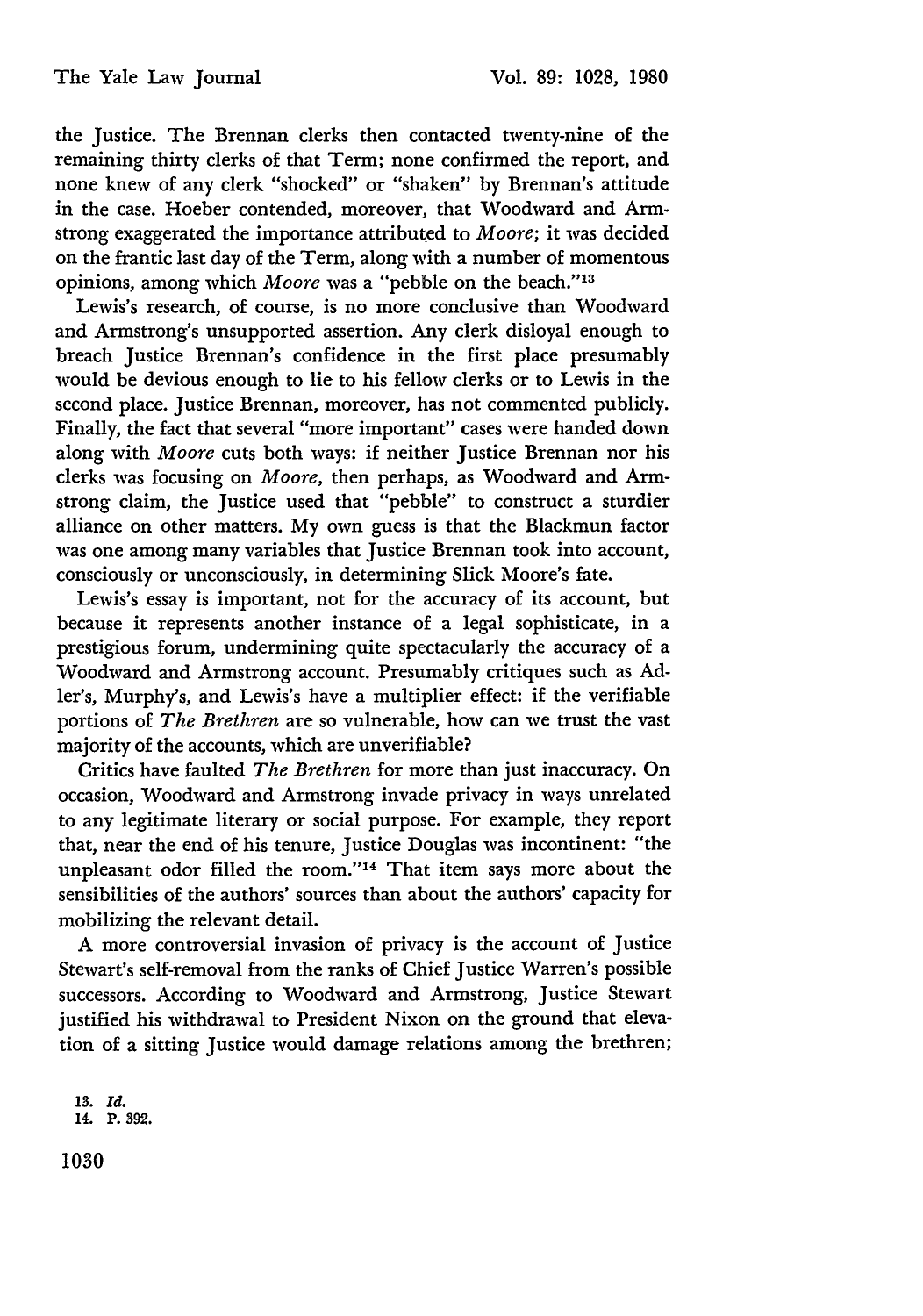yet Justice Stewart's true motive was purportedly to prevent public disclosure of his wife's drinking problem. <sup>15</sup>

This incident, like many others in the book, turns on questions of fact; when the rumor first surfaced, Justice Stewart wrote to *Newsweek* to point out that his wife had been on the wagon for eight years.<sup>16</sup> Even if the account is accurate, though, should it have appeared? As Aryeh Neier recently observed in *The Nation,* the customary justification for such intrusions on privacy-that they are the price that public figures pay for seeking the limelight-is inapplicable here. "If Woodward and Armstrong are accurate **. ..** Stewart gave up a more prominent spot in the public eye in order to preserve this bit of privacy."<sup>17</sup> What standard governed the authors' decisions as to what to reveal? "As best I can tell," Neier concluded, "they were guided by the fact that the information had not been disclosed previously. Another way of saying this is that they had no standard."<sup>18</sup>

#### II. The Popular Response

"Nonlawyers," predicted an early lawyer-reviewer of *The Brethren,* "will find the book extremely hard to read."<sup>19</sup> In fact, she wrote, it might well be retitled "Woodward **k** Armstrong, *Cases and Materials on the Supreme Court."20* There seemed to be good cause for what amounted to a dire sales projection. *The Brethren's* structure has no built-in tension. The book is boringly organized term-by-term from 1969 (when Burger became Chief Justice) to 1975 (an arbitrary cutoff date), with no criteria set forth to explain the selection of cases discussed. Contrary to advance hype, the book contains little personal gossip; for example, what Justice  $X$ 's first wife thought of Justice  $Y$ 's latest wife, which Justices were in therapy, who was sleeping with whom. The book does not seriously attempt to profile either the Justices or their jurisprudence, beyond the sketchiest of thumbnail sketches and conclusory characterization of Justices as liberal or conservative. The authors make no effort to trace the trend of decisions over time, presenting the manner in which the Burger Court has whittled away at

**<sup>15.</sup>** Pp. **16-17.**

**<sup>16.</sup>** NEWSWEEK, Dec. **31,** 1979, at **7.**

**<sup>17.</sup>** Neier, The Brethren: *A Symposium,* THE NATION, Feb. 2, **1980,** at **118.** Neier, in fact, hesitated to repeat the story about Mrs. Stewart. His doubts were resolved when he noticed that THE BRETHREN had become the number one national best-seller. The damage to the Stewarts' privacy had already been done.

<sup>18.</sup> *Id.*

<sup>19.</sup> Adler, *supra* note 2, at 24.

<sup>20.</sup> *Id.*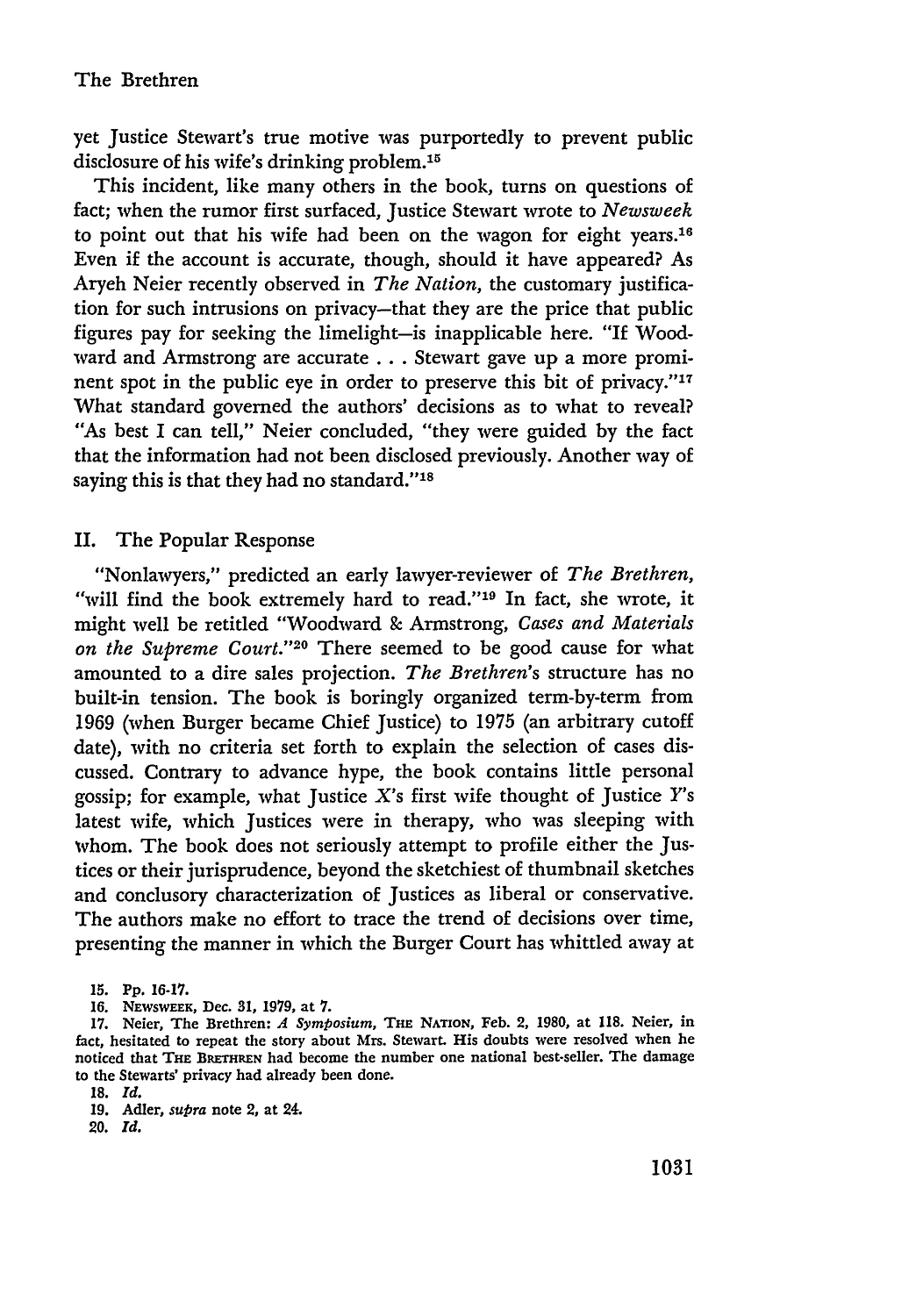the decisions of the Warren Court.

Yet no sooner did *The Brethren* appear on the shelves than it zoomed to the top of the bestseller lists. Within two months of publication, its publisher had printed 600,000 copies and predicted that the book would outsell even Woodward's Watergate works, <sup>21</sup>*The Final Days22* and *All the President's Men.2 <sup>3</sup>*

The phenomenon of unfavorable reviews followed by record-breaking sales is not uncommon in the world of escapist fiction. Yet *The Brethren's* sole claim to distinctiveness is thought to be its cornucopia of new jurisprudential fact. Why has the public embraced so vulnerable a study so eagerly?

Gossip alone cannot be the answer. It is not that the book lacks gossip; Woodward and Armstrong have managed to collect numerous poison portraits of the Justices by their brethren. But even the indiscreet intrajudicial gossip is not very sensational; rather, it might be called "process-gossip"-that is, rumor that has as much to do with the bureaucracy, strategy, and politics of the opinion-writing process as it does with the personalities involved. This material is *The Brethren's* center and is both its most valuable and its most troubling aspect.

The advance hype, and Woodward's fame as a chronicler of Watergate, guaranteed visibility, but not the blockbuster status that *The Brethren* has achieved. Nor can one attribute the book's popularity to its unique penetration of the Court's deliberative process, for that penetration is not in fact unique. Others have looked behind the printed opinions to explain the politics of judicial negotiation.<sup>24</sup> Yet despite such literature, and despite the decades-old insights of the Legal Realists, the backstage matter of opinion negotiation is still ignored in most constitutional law courses and invisible in high school civics texts.

Although the pettiness, the intrigues, the raw nature of the interaction between the Justices may be tediously familiar to those schooled in the scholarly literature, little of that information has filtered out beyond the bar. Can it be that much of the popularity of *The Brethren* is attributable to the failure of legal scholars to reveal to the public that which they have known all along: that Justices bicker and deal and hate to pull the switch; that often there is no right legal answer? Should

- 21. **TIME,** March **10, 1980,** at 48.
- 22. B. WooDWARD **& C. BERNSTEIN, THE FINAL DAYS** (1976).
- **23.** B. WOODWARD & **C. BERNSTEIN, ALL THE PRESIDENT'S MEN** (1974).

24. See, e.g., **A. BICKEL, THE UNPUBLISHED OPINIONS OF** MR. **JUSTICE BRANDEIS:** THE **SUPREME COURT AT** WORK (1957); R. KLUGER, **SIMPLE JUSTICE** (1976); A. **MASON,** HARLAN **FISKE STONE: PILLAR OF THE** LAw **(1956); W. MURPHY, ELEMENTS OF JUDICIAL STRATEGY** (1964); F. **RODELL, NINE MEN (1955).**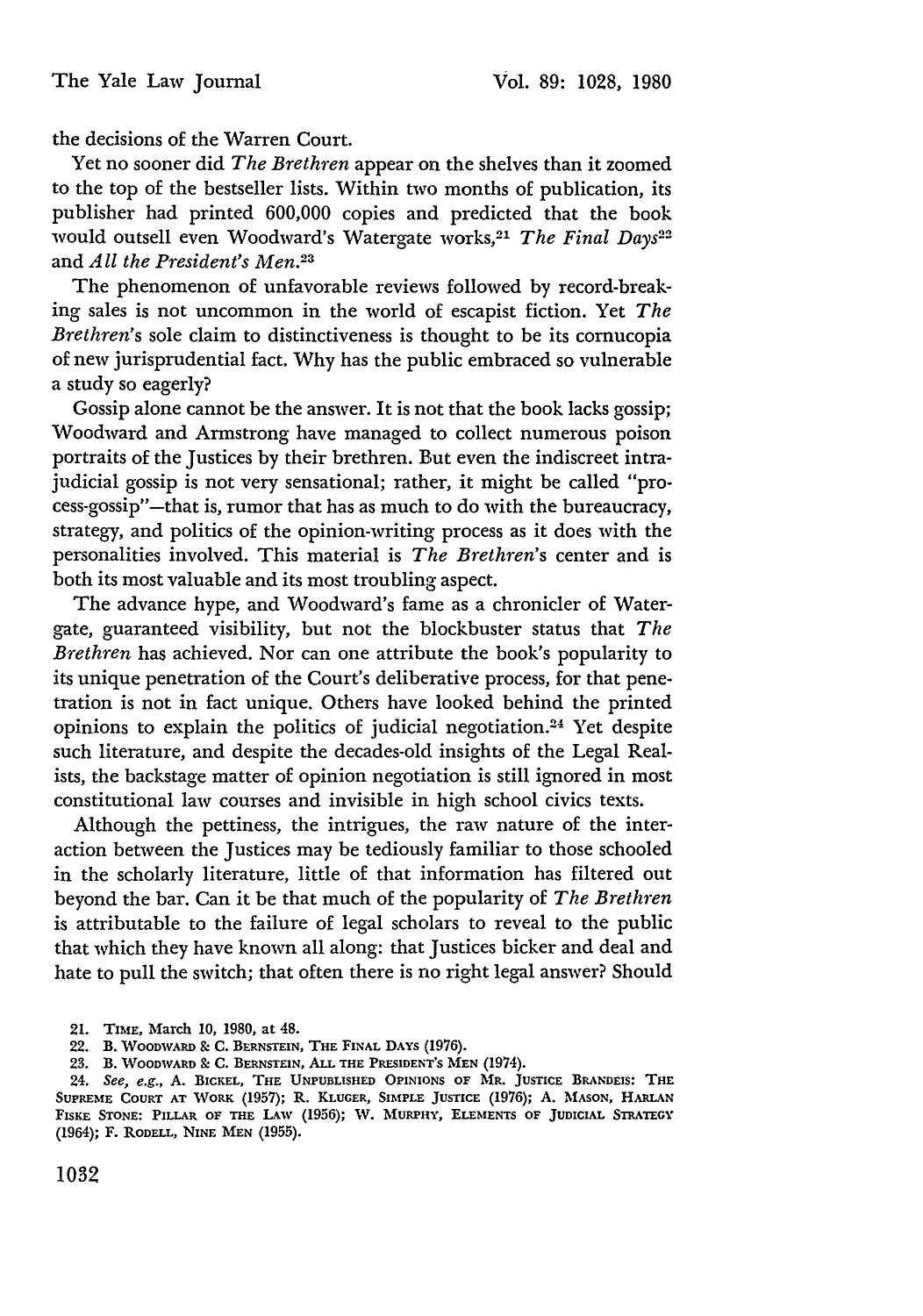we really be surprised at the national suspicious curiosity about nine men in black robes who preside over a fundamental federal institution that has the last word on so many aspects of our lives?

In some respects, the authors' method undermines their message. Their scholarly utility and ultimately their credibility have been weakened by the same literary artifice that has broadened their audience, namely, the technique of, not merely protecting, but ignoring the source, of reporting as-told-to's as fact, and of saving the reader the drudgery of weighing conflicting versions of the same episode. Presumably, the authors have heard the conflicting versions, winnowed and sifted, and presented us with the one that they believe to be true; hence the omniscient narrative voice, the graduation of rumor into fact. The disinclination to provide even such clues as "according to two former clerks" or "one of Justice X's male clerks charged" diminishes the possibility of judging a source's veracity, prejudice, or perspective. The authors venture to the more distant shores of the New Journalism when they enter the minds of Justices (some of whom refused to be interviewed) and tell us how they felt.

Although such techniques keep the reader in the evidentiary dark and contribute to the mystique of the investigative journalist, they also function to demystify the Court. The fast-paced narrative, the authoritative voice, and the ability to penetrate the minds and hearts of their characters lend the narrative the appeal of ultimate insiderisma tour through one of the few institutions in our society that is licensed to transform American policy yet that has managed largely to maintain its myth of impartiality. The Court, *The Brethren* tells the reader, is what he suspected it was after all: a *political* institution. This "insight" accommodates the prejudices of the know-nothings while confirming the orientation of more sophisticated laymen who distrust the abovethe-battle image of the Court frequently reflected in the media.

The distortion in this apparent glimpse at men of power exercising power stems from the journalist's mistaken notion that anything that is secret is significant. The secrecy surrounding the Court's deliberations may make specific revelations about particular decisions "news,"25 but it does not make such material significant in understanding the truth about how the Court makes up its collective mind.

Some critics have objected that *The Brethren* presents a clerk's-eye view of the Court.<sup>26</sup> The reader, however, should have little difficulty

**<sup>25.</sup>** Woodward and Armstrong have unearthed interesting information, for example, on recent capital punishment decisions, pp. 205-20, and abortion decisions, pp. 165-72.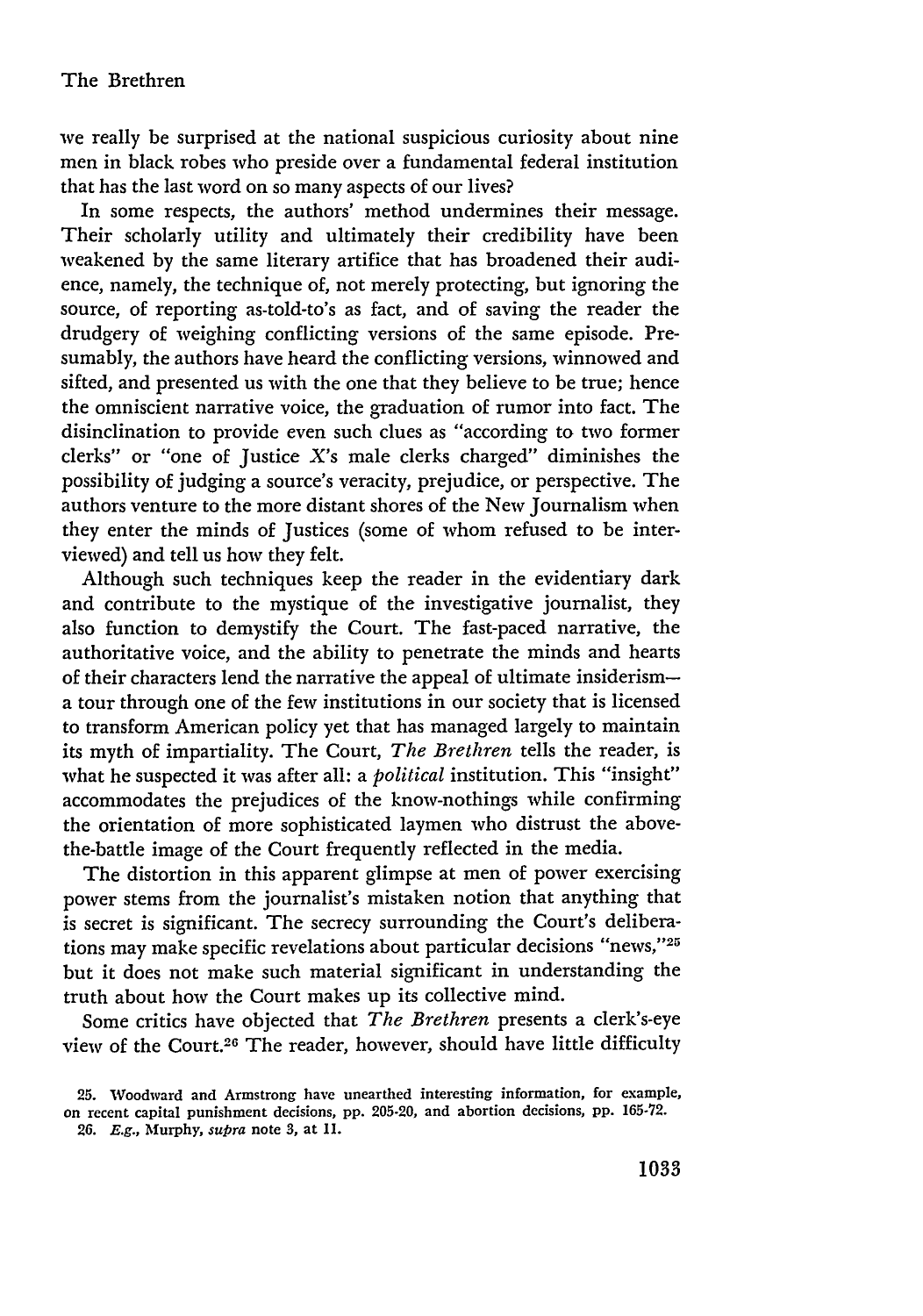figuring that out for himself, given the authors' near-obsession with the clerks. 27 There would be no harm in presenting the clerks' perspective if it were identified as such. The clerks may have as good a perspective as anyone on such elements of adjudication as revision of opinions. The real question is, what has been left out? The reliance upon clerks' recollections of the draft revisions provides the reader with little sense of how these negotiations rank in importance as compared to briefs, oral argument, jurisprudential perspective, the trend of cases over time, the political climate, and, as they used to say, what the Justice ate for breakfast.

### Conclusion

There is value in recycling the Legal Realist thesis in terms that a new generation can understand and in focusing on a negotiating process that is too often ignored in formal legal curricula and analyses. To the extent that the case histories are true, *The Brethren* represents a fantastic piece of reporting. If we treat Woodward and Armstrong's factual assertions as hypotheses to be tested, they offer valuable data for future historical evaluation. But because the authors have chosen to present their conclusions as narrative assertions, without allowing the reader to view the reasoning process that preceded them, reading this book is almost as unsatisfactory as reading a per curiam opinion. Because the Court's negotiations are abstracted from any historical context, Woodward and Armstrong seem to imply that, since behindthe-scenes bargaining, linguistic compromise, and vote-trading are at odds with the Court's image, they are wrong.

Ironically, the main contribution of *The Brethren* is at odds with this implication. If the book has any value beyond its specific "factoids," 28 it is to bring lay and professional images of the Court into closer congruence with each other. Such an enterprise would seem to be a precondition for any serious attempt to evaluate the way in which the Court makes up its mind and its impact on our society.

That said, it should be noted that nothing in this book is so shocking

**<sup>27.</sup>** Woodward and Armstrong use the Justices' attitudes toward clerks, for example, almost as a litmus test of judicial character. The authors claim that Justice Douglas had no faith in Justice Brennan's willingness to fight for principle because Justice Brennan had once fired a radical clerk under pressure from conservatives. P. **77.**

<sup>28.</sup> See **N.** MAILER, MARILYN **18 (1973).** Mailer coined the term "factoid" to deal with the difficulty of distinguishing facts from fiction in rumors about Marilyn Monroe. Factoids, he wrote, are "facts which have no existence before appearing in a magazine or newspaper, creations which are not so much lies as a product to manipulate emotion in the Silent Majority." *Id.*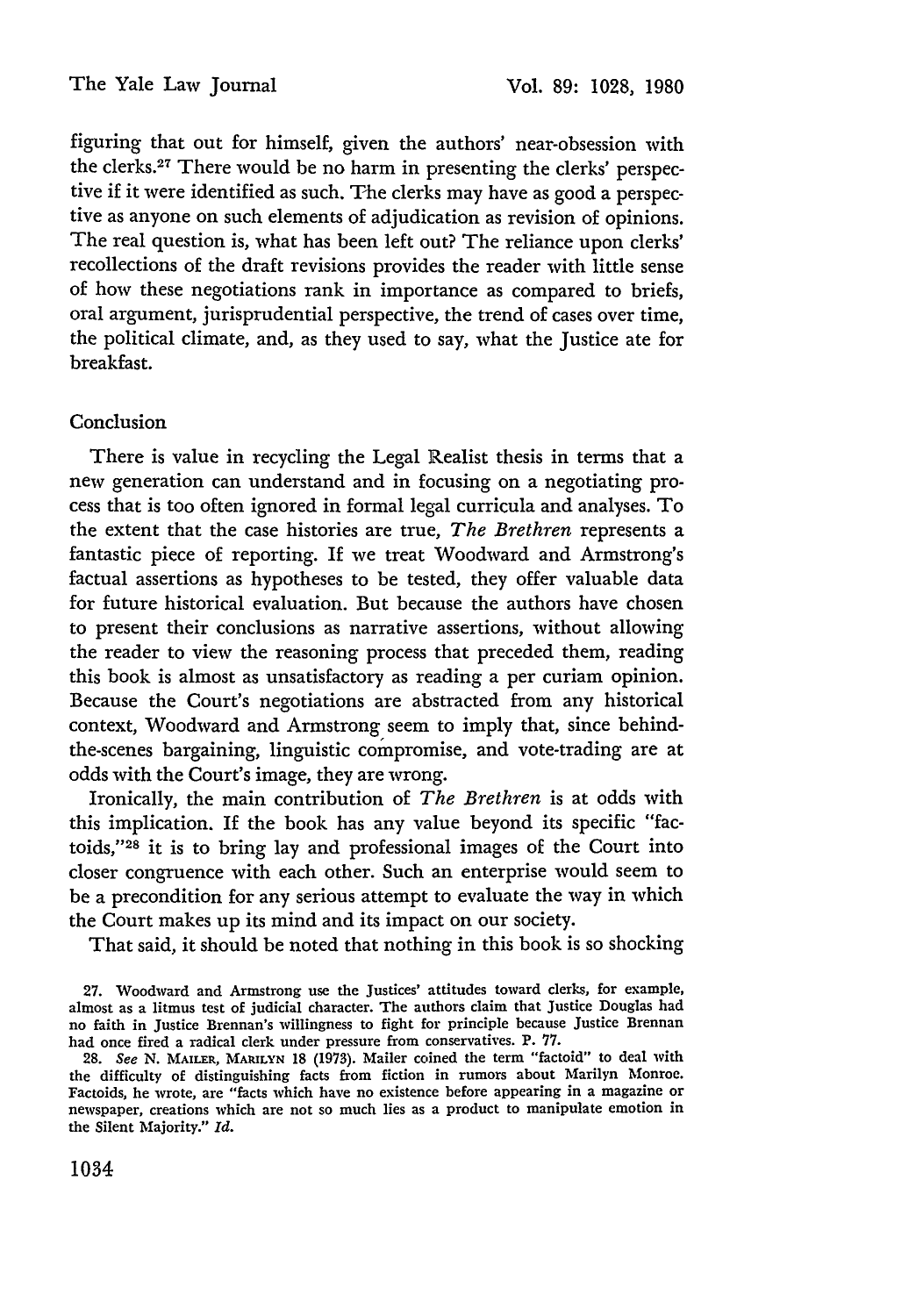as what may have been its most tangible impact on the Court itself. Two months after *The Brethren* was published, the Court announced its decision in the case of Frank Snepp, author of an unauthorized book on the CIA.29 Without even considering oral or written arguments in his behalf, the Court deprived Snepp of at least colorable First Amendment rights in an opinion that, according to one critic, manifested "contempt for the rule of law."<sup>30</sup> We cannot know what Woodward and Armstrong so often pretend to know-how the Court made up its mind. But is it implausible that *The Brethren's* disclosure of the Court's secrets explains the language in *Snepp* permitting government agencies to punish current or former employees who leak information to the press? Have the Justices sent a signal to their clerks that the first *Brethren* will be the last?

**30.** Lewis, *A Lawless Decision,* N.Y. Times, Feb. 21, 1980, at A23, col. **1.**

**<sup>29.</sup>** Snepp v. United States, 48 U.S.L.W. **3527** (U.S. Feb. 2, 1980) (Nos. 78-1871, **79-265).**